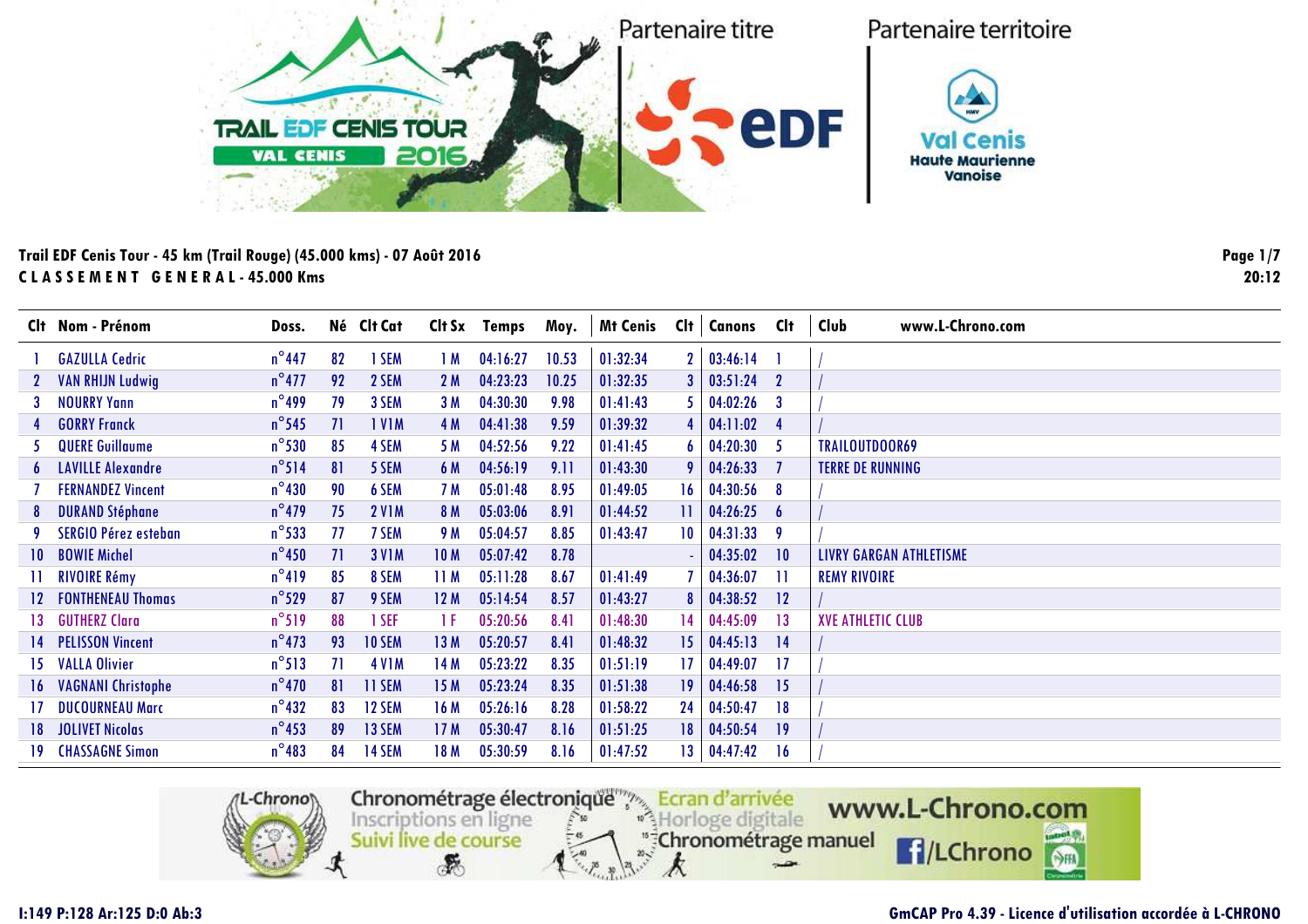

|     | Clt Nom - Prénom             | Doss.           |    | Né Clt Cat    | Clt Sx          | Temps    | Moy. | <b>Mt Cenis</b> | Cl <sub>t</sub> | <b>Canons</b> | Clt       | Club<br>www.L-Chrono.com     |
|-----|------------------------------|-----------------|----|---------------|-----------------|----------|------|-----------------|-----------------|---------------|-----------|------------------------------|
|     | <b>20 WARCZARECK Gaelle</b>  | $n^{\circ}480$  | 83 | 2 SEF         | 2 F             | 05:31:03 | 8.16 | 02:00:16        | 29              | 04:57:17      | <b>20</b> | <b>ESPERANCE FAVERGIENNE</b> |
|     | 21 VIGNAT Philippe           | $n^{\circ}412$  | 58 | 1 V2M         | 19 M            | 05:36:36 | 8.02 | 01:58:27        | 25              | 04:59:43      | 21        |                              |
|     | 22 GERARDIN Jeann            | $n^{\circ}$ 532 | 56 | 1 V3M         | 20 <sub>M</sub> | 05:46:14 | 7.80 | 01:59:20        | 26              | 05:09:54      | 22        | <b>COURIR PAYS DE GRASSE</b> |
|     | 23 MAZIÈRE Bertrand          | $n^{\circ}474$  | 74 | <b>5 V1M</b>  | 21 M            | 05:50:29 | 7.70 | 01:55:54        | 20              | 05:11:09      | 23        | THE NORTH F@RCE              |
|     | 24 BOUCHER Pierre            | $n^{\circ}$ 549 | 90 | 15 SEM        | 22M             | 05:51:15 | 7.69 | 01:45:50        | 12              | 05:16:30      | 27        |                              |
|     | 25 MOLEINS Benjamin          | $n^{\circ}510$  | 93 | <b>16 SEM</b> | 23 M            | 05:52:01 | 7.67 | 01:58:18        | 23              | 05:15:13      | 25        | <b>CESNI TEAM TRAIL</b>      |
|     | <b>26 FAIVRE Benoit</b>      | $n^{\circ}$ 537 | 84 | 17 SEM        | 24 M            | 05:57:42 | 7.55 | 01:59:43        | 28              | 05:17:26      | 28        |                              |
|     | 27 LAURENT Yann              | $n^{\circ}$ 523 | 72 | <b>6 V1M</b>  | 25 M            | 05:57:43 | 7.55 | 01:59:23        | 27              | 05:13:50      | 24        |                              |
| -28 | <b>THUILLIER Laurent</b>     | $n^{\circ}$ 457 | 77 | <b>18 SEM</b> | 26 M            | 05:57:47 | 7.55 | 02:00:26        | 30              | 05:18:16      | 29        | <b>UA SOCIETE GENERALE</b>   |
| 29  | <b>HEMERY Jean francois</b>  | $n^{\circ}$ 452 | 74 | <b>7 V1M</b>  | 27 M            | 05:59:01 | 7.52 | 02:04:40        | 36              | 05:16:19      | 26        | <b>AP REDON</b>              |
| -30 | <b>WAGNER Arnaud</b>         | $n^{\circ}$ 444 | 84 | 19 SEM        | 28 M            | 05:59:34 | 7.51 | 02:01:23        | 31              | 05:21:23      | 30        | <b>ARNAUD WAGNER</b>         |
|     | 31 PLANTEFEVE Gaétan         | $n^{\circ}$ 539 | 71 | <b>8 V1M</b>  | 29 M            | 05:59:43 | 7.51 | 02:08:24        | 49              | 05:22:12      | 31        |                              |
|     | <b>32 PALMIER Christophe</b> | $n^{\circ}$ 542 | 66 | <b>2 V2M</b>  | 30 M            | 06:08:40 | 7.32 | 02:02:58        | 34              | 05:24:29      | 32        |                              |
|     | <b>33 RAYMOND Nicolas</b>    | $n^{\circ}$ 436 | 76 | <b>9 V1M</b>  | 31 M            | 06:08:40 | 7.32 | 02:05:59        | 41              | 05:24:32      | 33        |                              |
| -34 | <b>MUGNIER Bastien</b>       | $n^{\circ}518$  | 90 | <b>20 SEM</b> | 32 M            | 06:13:06 | 7.24 | 02:02:43        | 33              | 05:26:34      | 34        | <b>ASTL</b>                  |
|     | 35 JOUSSET Tony              | $n^{\circ}$ 525 | 73 | <b>10 V1M</b> | 33 M            | 06:14:49 | 7.20 | 02:08:44        | 50              | 05:33:09      | 35        | <b>AS MARTIGNE-BRIAND</b>    |
|     | 36 ROSSOTTO Paolo            | $n^{\circ}$ 547 | 84 | 21 SEM        | 34 M            | 06:14:49 | 7.20 | 01:55:58        | 21              | 05:33:36      | 36        |                              |
|     | 37 GEAY Ludovic              | $n^{\circ}$ 455 | 79 | <b>22 SEM</b> | 35 M            | 06:15:05 | 7.20 | 02:17:07        | 69              | 05:34:56      | 38        | <b>CAP BOLLENE</b>           |
|     | 38 MOSSET Jérémie            | $n^{\circ}$ 507 | 75 | <b>11 V1M</b> | 36 M            | 06:15:29 | 7.19 | 02:15:40        | 66              | 05:36:27      | 40        |                              |
|     |                              |                 |    |               |                 |          |      |                 |                 |               |           |                              |



#### **GmCAP Pro 4.39 - Licence d'utilisation accordée à L-CHRONO**

**Page 2/720:12**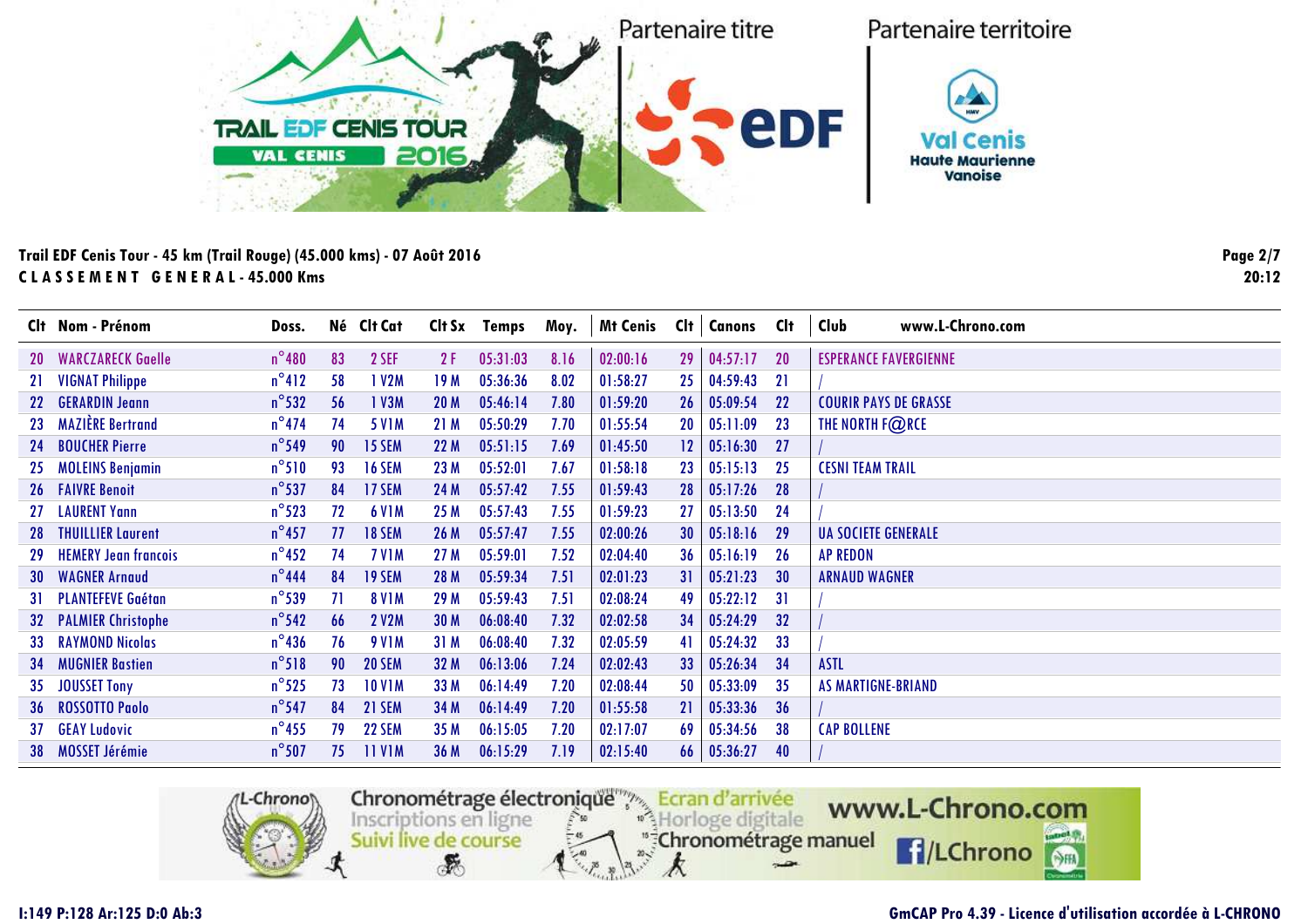

| $n^{\circ}410$<br><b>12 V1M</b><br>06:18:52<br>7.13<br>02:07:21<br>44<br>05:34:01<br><b>NICOLAS CAUDRON</b><br><b>39 CAUDRON Nicolas</b><br>73<br>37<br>37 M<br>$n^{\circ}$ 429<br>1 VIF<br>06:20:45<br><b>40 SCHABANEL Sabine</b><br>75<br>7.09<br>02:11:19<br>56<br>05:36:07<br>39<br><b>EASQY</b><br>3 F<br>$n^{\circ}502$<br>06:21:14<br>02:12:04<br>05:39:43<br><b>TGD RAIDLIGHT</b><br>80<br>3 SEF<br>7.08<br>42<br>41 DARMET Veronique<br>4 F<br>58<br>$n^{\circ}$ 503<br>06:21:18<br>42 TEISSIER Julien<br>81<br>23 SEM<br>7.08<br>05:39:45<br><b>TGD</b><br>38 M<br>02:12:07<br>59<br>43<br>$n^{\circ}$ 456<br>06:21:20<br>05:40:53<br>78<br><b>24 SEM</b><br>02:09:29<br>53<br>44<br><b>TAILLEFER TRAIL TEAM</b><br>43 PERRY Benjamin<br>39 M<br>7.08<br>$n^{\circ}$ 540<br>77<br><b>25 SEM</b><br>06:23:21<br>02:04:59<br>37<br>05:37:39<br><b>44 CARTRON Romain</b><br>40 M<br>7.04<br>41<br>$n^{\circ}$ 534<br>06:24:17<br>45 PEYSSON Christophe<br><b>13 V1M</b><br>41 M<br>05:43:37<br>46<br><b>ASM RCC</b><br>69<br>7.03<br>02:07:27<br>45<br>$n^{\circ}$ 497<br>06:26:31<br>46 COMBAZARD Jean<br>60<br>3 V2M<br>6.99<br>42<br>05:46:04<br>49<br>42 M<br>02:06:41<br>$n^{\circ}489$<br>06:30:13<br>05:47:26<br><b>47 MAGLIONE Laurent</b><br>86<br><b>26 SEM</b><br>43 M<br>6.92<br>02:01:44<br>32<br>50<br>$n^{\circ}$ 520<br>48 GROLLEAU Stéphane<br>74<br><b>14 V1M</b><br>44 M<br>06:31:13<br>05:44:51<br>48<br>6.90<br>02:16:03<br>68<br>$n^{\circ}491$<br>49 BLOT Elvina<br>06:31:29<br>4 SEF<br>02:13:03<br>62<br>05:43:27<br>45<br><b>CA BAR/AUBE - BAYEL</b><br>87<br>6.90<br>-5 F<br>$n^{\circ}431$<br>06:32:04<br>70<br><b>15 V1M</b><br>45 M<br>6.89<br>22<br>05:44:44<br>50 PAPYN Thierry<br>01:57:47<br>47<br><b>AC VILLERS COTTERETS</b><br>$n^{\circ}$ 498<br>06:35:38<br>05:53:07<br>54<br>COMBAZARD Karl<br>27 SEM<br>46 M<br>6.82<br>02:06:47<br>43<br>84<br>-51<br>$n^{\circ}$ 463<br>06:39:01<br>52 PARIS Christophe<br>77<br><b>28 SEM</b><br>47 M<br>6.77<br>02:17:10<br>70<br>05:47:47<br>51<br>$n^{\circ}420$<br>06:43:48<br>-59<br>70<br><b>16 V1M</b><br>48 M<br>6.69<br>55<br>06:01:55<br>53 DALMAIS Frederic<br>02:11:05<br>$n^{\circ}414$<br>06:44:45<br>54 JOURNET William<br>70<br><b>17 V1M</b><br>49 M<br>6.67<br>05:50:37<br>52<br>02:08:45<br>51<br>$n^{\circ}$ 434<br>06:45:01<br>56<br><b>55 CHARTIER Fabrice</b><br>73<br><b>18 V1M</b><br>6.67<br>02:12:18<br>05:57:18<br>50 M<br>60<br>$n^{\circ}$ 516<br>56 SUAU François<br>63<br>4 V2M<br>06:45:06<br>6.67<br>02:23:43<br>87<br>06:00:35<br>58<br>51 M<br>57 FERT Thierry | Clt Nom - Prénom | Doss.           | Né Clt Cat    | Clt Sx | Temps    | Moy. | <b>Mt Cenis</b> | Clt | <b>Canons</b> | Clt | Club<br>www.L-Chrono.com |
|---------------------------------------------------------------------------------------------------------------------------------------------------------------------------------------------------------------------------------------------------------------------------------------------------------------------------------------------------------------------------------------------------------------------------------------------------------------------------------------------------------------------------------------------------------------------------------------------------------------------------------------------------------------------------------------------------------------------------------------------------------------------------------------------------------------------------------------------------------------------------------------------------------------------------------------------------------------------------------------------------------------------------------------------------------------------------------------------------------------------------------------------------------------------------------------------------------------------------------------------------------------------------------------------------------------------------------------------------------------------------------------------------------------------------------------------------------------------------------------------------------------------------------------------------------------------------------------------------------------------------------------------------------------------------------------------------------------------------------------------------------------------------------------------------------------------------------------------------------------------------------------------------------------------------------------------------------------------------------------------------------------------------------------------------------------------------------------------------------------------------------------------------------------------------------------------------------------------------------------------------------------------------------------------------------------------------------------------------------------------------------------------------------------------------------------------------------------------------------------------------------------------------------------------------------------------------------------|------------------|-----------------|---------------|--------|----------|------|-----------------|-----|---------------|-----|--------------------------|
|                                                                                                                                                                                                                                                                                                                                                                                                                                                                                                                                                                                                                                                                                                                                                                                                                                                                                                                                                                                                                                                                                                                                                                                                                                                                                                                                                                                                                                                                                                                                                                                                                                                                                                                                                                                                                                                                                                                                                                                                                                                                                                                                                                                                                                                                                                                                                                                                                                                                                                                                                                                       |                  |                 |               |        |          |      |                 |     |               |     |                          |
|                                                                                                                                                                                                                                                                                                                                                                                                                                                                                                                                                                                                                                                                                                                                                                                                                                                                                                                                                                                                                                                                                                                                                                                                                                                                                                                                                                                                                                                                                                                                                                                                                                                                                                                                                                                                                                                                                                                                                                                                                                                                                                                                                                                                                                                                                                                                                                                                                                                                                                                                                                                       |                  |                 |               |        |          |      |                 |     |               |     |                          |
|                                                                                                                                                                                                                                                                                                                                                                                                                                                                                                                                                                                                                                                                                                                                                                                                                                                                                                                                                                                                                                                                                                                                                                                                                                                                                                                                                                                                                                                                                                                                                                                                                                                                                                                                                                                                                                                                                                                                                                                                                                                                                                                                                                                                                                                                                                                                                                                                                                                                                                                                                                                       |                  |                 |               |        |          |      |                 |     |               |     |                          |
|                                                                                                                                                                                                                                                                                                                                                                                                                                                                                                                                                                                                                                                                                                                                                                                                                                                                                                                                                                                                                                                                                                                                                                                                                                                                                                                                                                                                                                                                                                                                                                                                                                                                                                                                                                                                                                                                                                                                                                                                                                                                                                                                                                                                                                                                                                                                                                                                                                                                                                                                                                                       |                  |                 |               |        |          |      |                 |     |               |     |                          |
|                                                                                                                                                                                                                                                                                                                                                                                                                                                                                                                                                                                                                                                                                                                                                                                                                                                                                                                                                                                                                                                                                                                                                                                                                                                                                                                                                                                                                                                                                                                                                                                                                                                                                                                                                                                                                                                                                                                                                                                                                                                                                                                                                                                                                                                                                                                                                                                                                                                                                                                                                                                       |                  |                 |               |        |          |      |                 |     |               |     |                          |
|                                                                                                                                                                                                                                                                                                                                                                                                                                                                                                                                                                                                                                                                                                                                                                                                                                                                                                                                                                                                                                                                                                                                                                                                                                                                                                                                                                                                                                                                                                                                                                                                                                                                                                                                                                                                                                                                                                                                                                                                                                                                                                                                                                                                                                                                                                                                                                                                                                                                                                                                                                                       |                  |                 |               |        |          |      |                 |     |               |     |                          |
|                                                                                                                                                                                                                                                                                                                                                                                                                                                                                                                                                                                                                                                                                                                                                                                                                                                                                                                                                                                                                                                                                                                                                                                                                                                                                                                                                                                                                                                                                                                                                                                                                                                                                                                                                                                                                                                                                                                                                                                                                                                                                                                                                                                                                                                                                                                                                                                                                                                                                                                                                                                       |                  |                 |               |        |          |      |                 |     |               |     |                          |
|                                                                                                                                                                                                                                                                                                                                                                                                                                                                                                                                                                                                                                                                                                                                                                                                                                                                                                                                                                                                                                                                                                                                                                                                                                                                                                                                                                                                                                                                                                                                                                                                                                                                                                                                                                                                                                                                                                                                                                                                                                                                                                                                                                                                                                                                                                                                                                                                                                                                                                                                                                                       |                  |                 |               |        |          |      |                 |     |               |     |                          |
|                                                                                                                                                                                                                                                                                                                                                                                                                                                                                                                                                                                                                                                                                                                                                                                                                                                                                                                                                                                                                                                                                                                                                                                                                                                                                                                                                                                                                                                                                                                                                                                                                                                                                                                                                                                                                                                                                                                                                                                                                                                                                                                                                                                                                                                                                                                                                                                                                                                                                                                                                                                       |                  |                 |               |        |          |      |                 |     |               |     |                          |
|                                                                                                                                                                                                                                                                                                                                                                                                                                                                                                                                                                                                                                                                                                                                                                                                                                                                                                                                                                                                                                                                                                                                                                                                                                                                                                                                                                                                                                                                                                                                                                                                                                                                                                                                                                                                                                                                                                                                                                                                                                                                                                                                                                                                                                                                                                                                                                                                                                                                                                                                                                                       |                  |                 |               |        |          |      |                 |     |               |     |                          |
|                                                                                                                                                                                                                                                                                                                                                                                                                                                                                                                                                                                                                                                                                                                                                                                                                                                                                                                                                                                                                                                                                                                                                                                                                                                                                                                                                                                                                                                                                                                                                                                                                                                                                                                                                                                                                                                                                                                                                                                                                                                                                                                                                                                                                                                                                                                                                                                                                                                                                                                                                                                       |                  |                 |               |        |          |      |                 |     |               |     |                          |
|                                                                                                                                                                                                                                                                                                                                                                                                                                                                                                                                                                                                                                                                                                                                                                                                                                                                                                                                                                                                                                                                                                                                                                                                                                                                                                                                                                                                                                                                                                                                                                                                                                                                                                                                                                                                                                                                                                                                                                                                                                                                                                                                                                                                                                                                                                                                                                                                                                                                                                                                                                                       |                  |                 |               |        |          |      |                 |     |               |     |                          |
|                                                                                                                                                                                                                                                                                                                                                                                                                                                                                                                                                                                                                                                                                                                                                                                                                                                                                                                                                                                                                                                                                                                                                                                                                                                                                                                                                                                                                                                                                                                                                                                                                                                                                                                                                                                                                                                                                                                                                                                                                                                                                                                                                                                                                                                                                                                                                                                                                                                                                                                                                                                       |                  |                 |               |        |          |      |                 |     |               |     |                          |
|                                                                                                                                                                                                                                                                                                                                                                                                                                                                                                                                                                                                                                                                                                                                                                                                                                                                                                                                                                                                                                                                                                                                                                                                                                                                                                                                                                                                                                                                                                                                                                                                                                                                                                                                                                                                                                                                                                                                                                                                                                                                                                                                                                                                                                                                                                                                                                                                                                                                                                                                                                                       |                  |                 |               |        |          |      |                 |     |               |     |                          |
|                                                                                                                                                                                                                                                                                                                                                                                                                                                                                                                                                                                                                                                                                                                                                                                                                                                                                                                                                                                                                                                                                                                                                                                                                                                                                                                                                                                                                                                                                                                                                                                                                                                                                                                                                                                                                                                                                                                                                                                                                                                                                                                                                                                                                                                                                                                                                                                                                                                                                                                                                                                       |                  |                 |               |        |          |      |                 |     |               |     |                          |
|                                                                                                                                                                                                                                                                                                                                                                                                                                                                                                                                                                                                                                                                                                                                                                                                                                                                                                                                                                                                                                                                                                                                                                                                                                                                                                                                                                                                                                                                                                                                                                                                                                                                                                                                                                                                                                                                                                                                                                                                                                                                                                                                                                                                                                                                                                                                                                                                                                                                                                                                                                                       |                  |                 |               |        |          |      |                 |     |               |     |                          |
|                                                                                                                                                                                                                                                                                                                                                                                                                                                                                                                                                                                                                                                                                                                                                                                                                                                                                                                                                                                                                                                                                                                                                                                                                                                                                                                                                                                                                                                                                                                                                                                                                                                                                                                                                                                                                                                                                                                                                                                                                                                                                                                                                                                                                                                                                                                                                                                                                                                                                                                                                                                       |                  |                 |               |        |          |      |                 |     |               |     |                          |
|                                                                                                                                                                                                                                                                                                                                                                                                                                                                                                                                                                                                                                                                                                                                                                                                                                                                                                                                                                                                                                                                                                                                                                                                                                                                                                                                                                                                                                                                                                                                                                                                                                                                                                                                                                                                                                                                                                                                                                                                                                                                                                                                                                                                                                                                                                                                                                                                                                                                                                                                                                                       |                  |                 |               |        |          |      |                 |     |               |     |                          |
|                                                                                                                                                                                                                                                                                                                                                                                                                                                                                                                                                                                                                                                                                                                                                                                                                                                                                                                                                                                                                                                                                                                                                                                                                                                                                                                                                                                                                                                                                                                                                                                                                                                                                                                                                                                                                                                                                                                                                                                                                                                                                                                                                                                                                                                                                                                                                                                                                                                                                                                                                                                       |                  | $n^{\circ}$ 524 | <b>29 SEM</b> | 52 M   | 06:45:20 | 6.66 | 02:28:53        | 97  | 06:09:06      | 63  |                          |



### **GmCAP Pro 4.39 - Licence d'utilisation accordée à L-CHRONO**

**Page 3/720:12**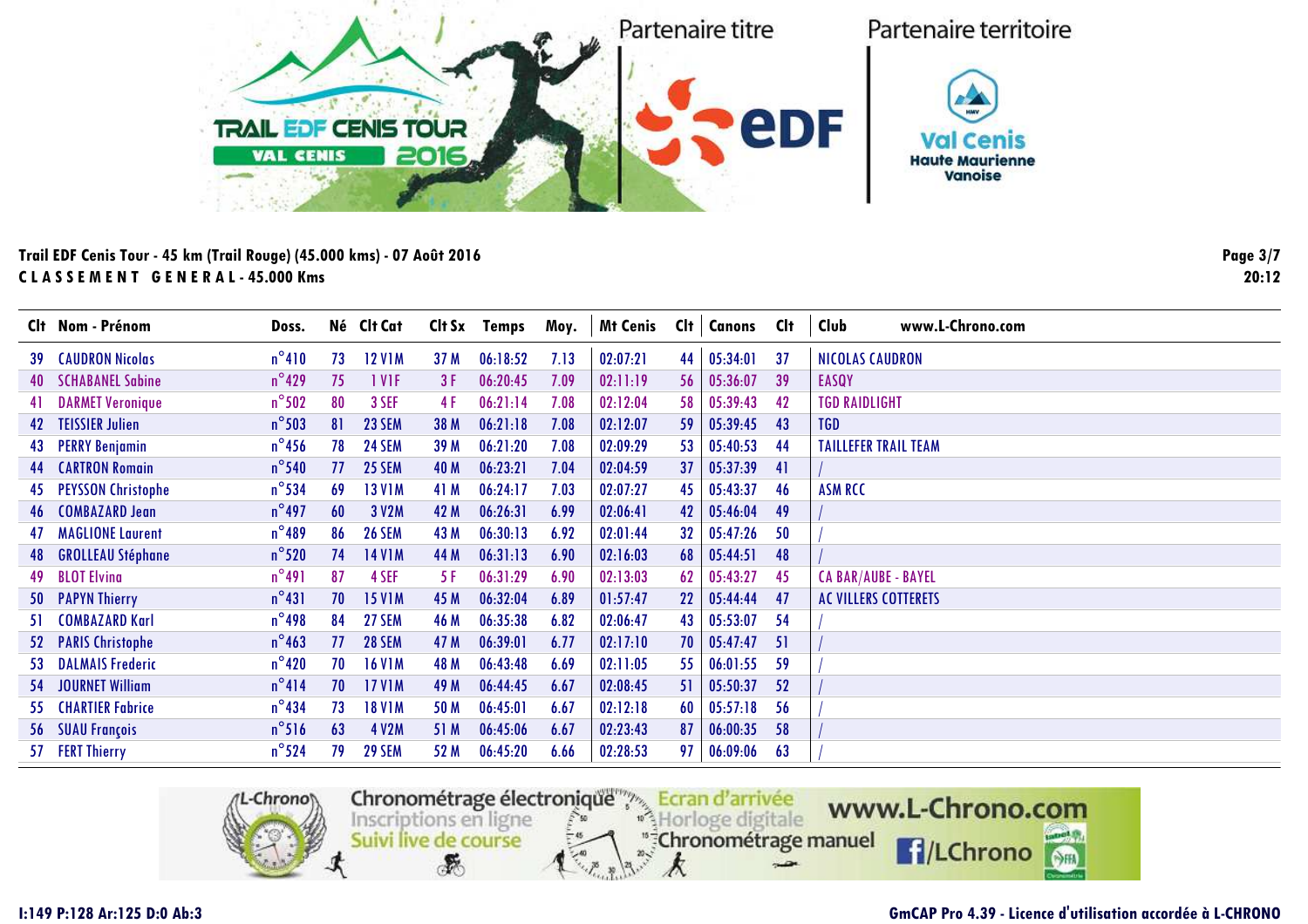

|    | Clt Nom - Prénom              | Doss.           |    | Né Clt Cat    | Clt Sx | Temps    | Moy. | <b>Mt Cenis</b> | Cl <sub>t</sub> | Canons   | Clt | Club<br>www.L-Chrono.com            |
|----|-------------------------------|-----------------|----|---------------|--------|----------|------|-----------------|-----------------|----------|-----|-------------------------------------|
|    | 58 MERET Ronald               | $n^{\circ}$ 407 | 76 | <b>19 V1M</b> | 53 M   | 06:45:35 | 6.66 | 02:05:31        | 40              | 05:55:00 | 55  | <b>RONALD MERET</b>                 |
|    | <b>59 VILLAUME Laurent</b>    | $n^{\circ}$ 493 | 64 | 5 V2M         | 54 M   | 06:45:53 | 6.65 | 02:05:06        | 38              | 05:51:04 | 53  |                                     |
|    | <b>60 GARCIA David</b>        | $n^{\circ}$ 442 | 92 | <b>30 SEM</b> | 55 M   | 06:46:02 | 6.65 | 02:21:32        | 80              | 06:09:10 | 64  |                                     |
| 61 | <b>BOUBET Stéphan</b>         | $n^{\circ}$ 536 | 72 | <b>20 V1M</b> | 56 M   | 06:46:08 | 6.65 | 02:23:25        | 84              | 06:09:15 | 65  |                                     |
|    | <b>62 LORACH Nicolas</b>      | $n^{\circ}$ 459 | 83 | <b>31 SEM</b> | 57 M   | 06:48:32 | 6.61 | 02:05:25        | 39              | 05:58:55 | -57 |                                     |
|    | <b>63 HUART Baptiste</b>      | $n^{\circ}$ 406 | 86 | <b>32 SEM</b> | 58 M   | 06:48:39 | 6.61 | 02:14:28        | 64              | 06:06:18 | 61  |                                     |
|    | <b>64 MERNIER Damien</b>      | $n^{\circ}$ 543 |    | <b>21 V1M</b> | 59 M   | 06:51:53 | 6.56 | 02:07:50        | 47              | 06:21:03 | 74  |                                     |
|    | 65 LEBEL Agathe               | $n^{\circ}$ 494 | 89 | 5 SEF         | 6 F    | 06:52:24 | 6.55 | 02:19:20        | 74              | 06:17:57 | 73  |                                     |
|    | <b>66 VINCENT David</b>       | $n^{\circ}$ 443 | 75 | <b>22 V1M</b> | 60 M   | 06:54:03 | 6.52 | 02:07:30        | 46              | 06:05:35 | 60  | <b>PASS RUNNING</b>                 |
|    | <b>67 BESNIER Elodie</b>      | $n^{\circ}$ 488 | 82 | 6 SEF         | 7 F    | 06:58:37 | 6.45 | 02:17:43        | 71              | 06:07:42 | -62 | <b>COURONS A THORIGNE-FOUILLARD</b> |
|    | <b>68 ULRICH Claudia</b>      | $n^{\circ}$ 544 | 69 | <b>2 V1F</b>  | 8 F    | 06:59:46 | 6.43 | 02:26:49        | 90              | 06:15:16 | 68  |                                     |
|    | <b>69 DONNET Nicolas</b>      | $n^{\circ}$ 508 | 76 | <b>23 V1M</b> | 61 M   | 07:00:50 | 6.42 | 02:09:24        | 52              | 06:12:35 | 66  |                                     |
|    | <b>70 BEAUFRERE Steven</b>    | $n^{\circ}441$  | 82 | <b>33 SEM</b> | 62 M   | 07:01:02 | 6.41 | 02:23:39        | 86              | 06:15:39 | 69  |                                     |
|    | 71 BAUD Jérôme                | $n^{\circ}512$  | 69 | <b>24 V1M</b> | 63 M   | 07:01:15 | 6.41 | 02:20:30        | 77              | 06:16:02 | 70  |                                     |
|    | <b>72 POMMIER Thierry</b>     | $n^{\circ}$ 425 | 67 | <b>25 V1M</b> | 64 M   | 07:06:53 | 6.33 | 02:23:28        | 85              | 06:17:14 | 71  |                                     |
|    | 73 PARSY Frédéric             | $n^{\circ}$ 546 | 62 | 6 V2M         | 65 M   | 07:11:55 | 6.25 | 02:11:41        | 57              | 06:14:53 | -67 |                                     |
|    | <b>74 DELESTRE Sebastien</b>  | $n^{\circ}422$  | 73 | <b>26 V1M</b> | 66 M   | 07:11:58 | 6.25 | 02:18:29        | 72              | 06:25:48 | 76  |                                     |
|    | <b>75 LEDOUX Patrick</b>      | $n^{\circ}461$  | 50 | 2 V3M         | 67 M   | 07:12:29 | 6.24 | 02:28:26        | 94              | 06:25:50 | -77 | <b>PATRICK LEDOUX</b>               |
|    | <b>76 CANEILL Pierre-yves</b> | $n^{\circ}521$  | 89 | <b>34 SEM</b> | 68 M   | 07:12:32 | 6.24 | 02:15:27        | 65              | 06:23:20 | -75 |                                     |



#### **GmCAP Pro 4.39 - Licence d'utilisation accordée à L-CHRONO**

**Page 4/720:12**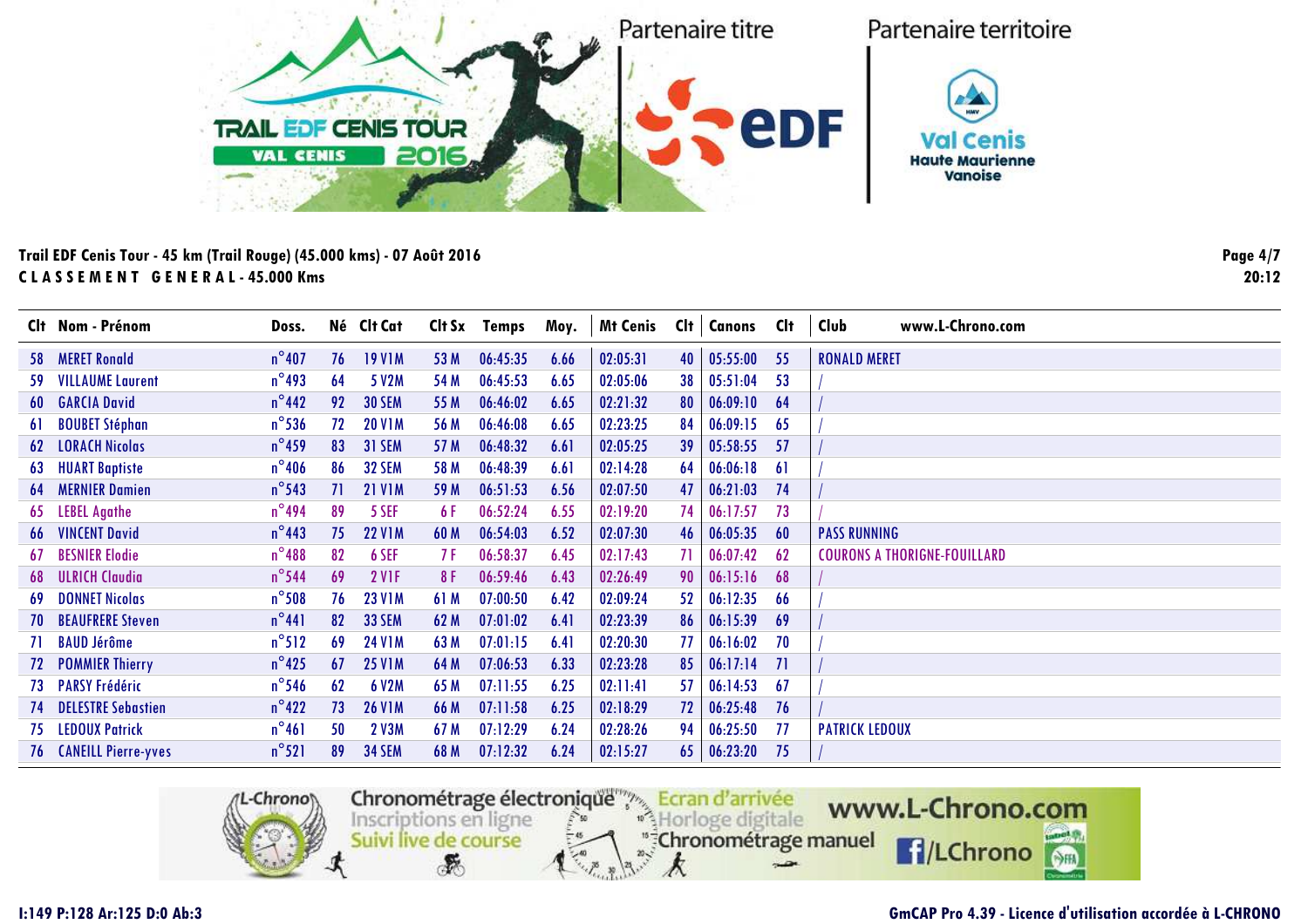

|    | Clt Nom - Prénom                    | Doss.           |    | Né Clt Cat    | Clt Sx | Temps    | Moy. | <b>Mt Cenis</b> | Clt | <b>Canons</b> | <b>C</b> lt | Club<br>www.L-Chrono.com       |
|----|-------------------------------------|-----------------|----|---------------|--------|----------|------|-----------------|-----|---------------|-------------|--------------------------------|
|    | 77 DE VERCHÈRE Xavier               | $n^{\circ}$ 476 | 75 | <b>27 V1M</b> | 69 M   | 07:16:31 | 6.19 | 02:07:57        | 48  | 06:25:54      | 78          | <b>SAONE MONT D'OR NATURE</b>  |
|    | <b>78 FERNANDEZ Julien</b>          | $n^{\circ}421$  | 77 | <b>35 SEM</b> | 70 M   | 07:19:06 | 6.15 | 02:13:14        | 63  | 06:27:27      | 81          |                                |
|    | <b>79 ANDORIN Simon</b>             | $n^{\circ}511$  | 87 | <b>36 SEM</b> | 71 M   | 07:20:23 | 6.13 | 02:09:51        | 54  | 06:34:45      | 85          |                                |
|    | 80 LEFEBVRE Frédéric                | $n^{\circ}481$  | 69 | <b>28 V1M</b> | 72 M   | 07:20:48 | 6.13 | 02:15:41        | 67  | 06:27:05      | 80          |                                |
|    | <b>81 TILLIETTE David</b>           | $n^{\circ}$ 535 | 72 | <b>29 V1M</b> | 73 M   | 07:22:37 | 6.10 | 02:20:27        | 76  | 06:32:04      | 82          |                                |
|    | <b>82 QUEMENER Bruno</b>            | $n^{\circ}$ 466 | 61 | <b>7 V2M</b>  | 74 M   | 07:23:19 | 6.09 | 02:12:57        | 61  | 06:26:29      | 79          |                                |
|    | 83 CUAZ Celine                      | $n^{\circ}$ 428 | 80 | 7 SEF         | 9 F    | 07:25:12 | 6.06 | 02:33:10        | Ш   | 06:39:26      | 88          |                                |
|    | <b>84 MAILLARD Daniel</b>           | $n^{\circ}$ 527 | 59 | <b>8 V2M</b>  | 75 M   | 07:26:56 | 6.04 | 02:22:15        | 81  | 06:33:51      | 84          |                                |
|    | 85 ROUX Alain                       | $n^{\circ}$ 475 | 63 | <b>9 V2M</b>  | 76 M   | 07:28:12 | 6.02 | 02:18:50        | 73  | 06:33:17      | 83          | <b>STADE VERNEUIL SUR AVRE</b> |
|    | 86 LONGHINI Joseph                  | $n^{\circ}$ 435 | 61 | <b>10 V2M</b> | 77 M   | 07:31:05 | 5.99 | 02:28:04        | 92  | 06:38:42      | 87          | <b>JOSEPH LONGHINI</b>         |
| 87 | <b>VANDERMEERSCH Franck-charles</b> | $n^{\circ}413$  |    | 37 SEM        | 78 M   | 07:33:52 | 5.95 | 02:22:57        | 83  | 06:36:51      | 86          | <b>RUNNING CLUB CAMPIGNY</b>   |
|    | 88 GEROULT Jean gabriel             | $n^{\circ}$ 445 | 76 | <b>30 V1M</b> | 79 M   | 07:36:07 | 5.92 | 02:29:07        | 100 | 06:48:58      | 93          | <b>JEAN GABRIEL GEROULT</b>    |
| 89 | <b>SIMONOT Alain</b>                | $n^{\circ}416$  | 51 | 3 V3M         | 80 M   | 07:38:02 | 5.89 | 02:31:09        | 108 | 06:47:27      | 91          |                                |
|    | 90 OSSOLA Mario                     | $n^{\circ}411$  | 59 | 11 V2M        | 81 M   | 07:39:39 | 5.87 | 02:31:11        | 109 | 06:44:55      | 90          |                                |
|    | 91 LANCELIN David                   | $n^{\circ}$ 437 | 86 | <b>38 SEM</b> | 82 M   | 07:42:08 | 5.84 | 02:19:25        | 75  | 06:56:28      | 100         |                                |
|    | 92 ROATTA Lydie                     | $n^{\circ}471$  | 82 | 8 SEF         | 10F    | 07:42:18 | 5.84 | 02:29:11        | 101 | 06:48:42      | 92          |                                |
|    | 93 CAËTANE Jean-marc                | $n^{\circ}$ 464 | 69 | <b>31 V1M</b> | 83 M   | 07:43:11 | 5.83 | 02:28:40        | 95  | 06:42:47      | 89          |                                |
|    | 94 MISIAK Fabrice                   | $n^{\circ}$ 492 | 65 | <b>12 V2M</b> | 84 M   | 07:46:05 | 5.79 | 02:21:24        | 79  | 06:53:03      | 95          |                                |
|    | 95 BRETON Patrice                   | $n^{\circ}$ 526 | 65 | <b>13 V2M</b> | 85 M   | 07:47:33 | 5.77 | 02:22:55        | 82  | 06:55:16      | 97          |                                |
|    |                                     |                 |    |               |        |          |      |                 |     |               |             |                                |



### **GmCAP Pro 4.39 - Licence d'utilisation accordée à L-CHRONO**

**Page 5/720:12**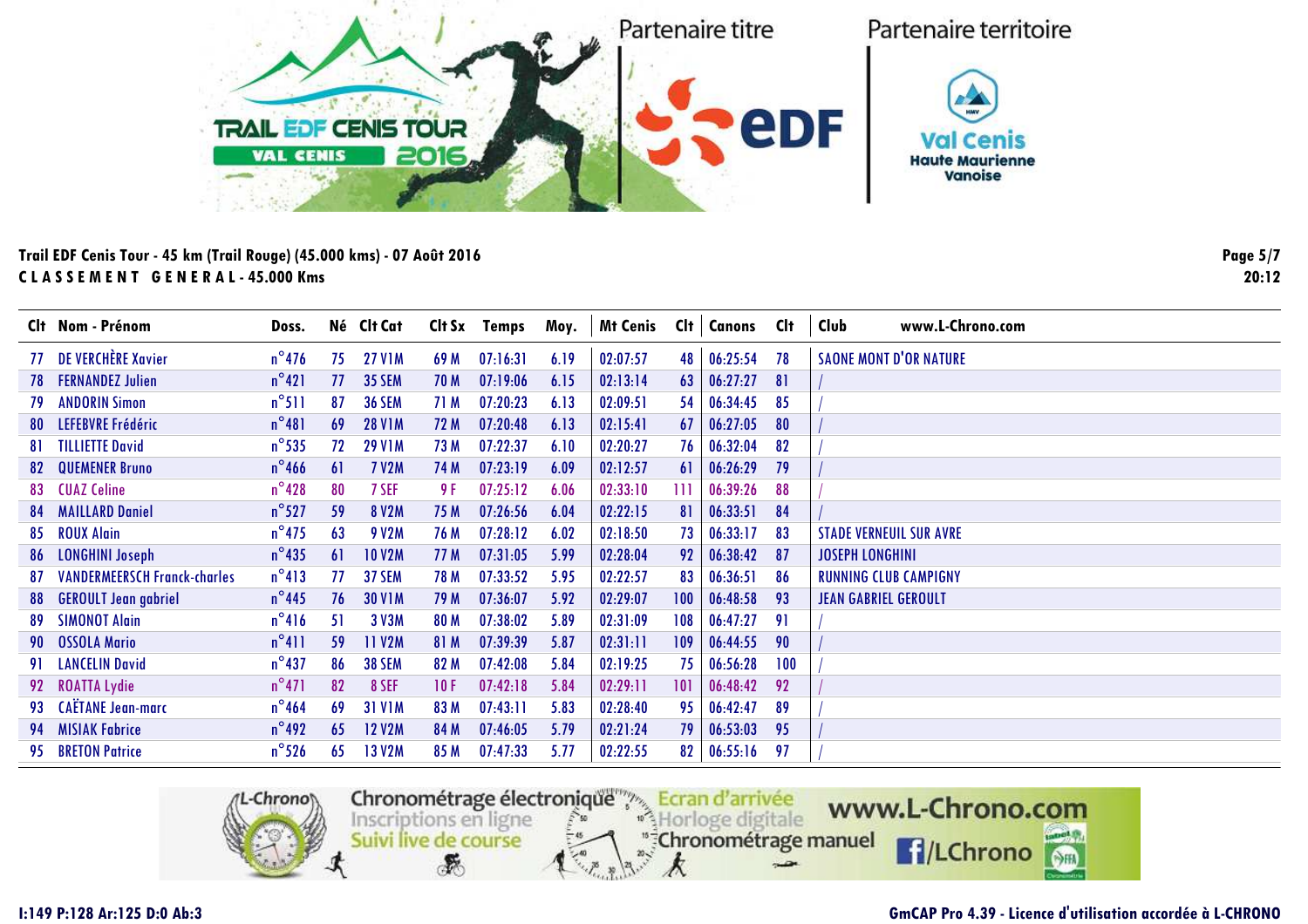

|     | Clt Nom - Prénom                    | Doss.           |    | Né Clt Cat        | Clt Sx | Temps    | Moy. | <b>Mt Cenis</b> | Clt | Canons   | Clt | Club<br>www.L-Chrono.com         |
|-----|-------------------------------------|-----------------|----|-------------------|--------|----------|------|-----------------|-----|----------|-----|----------------------------------|
|     | 96 LACHER Regula                    | $n^{\circ}401$  | 62 | 1 V <sub>2F</sub> | 11 F   | 07:49:08 | 5.76 | 02:37:53        | 117 | 06:56:50 | 101 |                                  |
| 97  | <b>HROMKOVIC Juraj</b>              | $n^{\circ}402$  | 58 | <b>14 V2M</b>     | 86 M   | 07:49:08 | 5.76 | 02:36:07        | 116 | 06:56:59 | 102 |                                  |
| 98  | <b>REBEYROL Philippe</b>            | $n^{\circ}487$  | 74 | <b>32 V1M</b>     | 87 M   | 07:50:31 | 5.74 | 02:27:12        | 91  | 06:55:13 | 96  | LA POSTILLONNE LONGJUMEAU        |
| 99. | JOURDAIN Gilbert                    | $n^{\circ}$ 486 | 52 | <b>4 V3M</b>      | 88 M   | 07:50:32 | 5.74 | 02:21:02        | 78  | 06:52:04 | 94  | <b>MONDEVILLE TRAIL AVENTURE</b> |
|     | 100 BIROT Jean-guillaume            | $n^{\circ}$ 504 | 67 | <b>33 V1M</b>     | 89 M   | 07:53:21 | 5.70 | 02:28:22        | 93  | 07:00:42 | 103 | <b>XRUN CLUB</b>                 |
|     | <b>101 SCARSINI DULCEY Yvon</b>     | $n^{\circ}$ 548 | 95 | 1 ESM             | 90 M   | 07:55:09 | 5.68 | 02:03:15        | 35  | 06:17:35 | 72  |                                  |
|     | <b>102 LACHIA Francine</b>          | $n^{\circ}522$  | 56 | 1 V3F             | 12F    | 07:55:23 | 5.68 | 02:33:25        | 112 | 07:02:37 | 105 |                                  |
|     | 103 PELISSON Elodie                 | $n^{\circ}$ 465 | 92 | 9 SEF             | 13 F   | 07:57:33 | 5.65 | 02:29:27        | 104 | 06:55:24 | 98  |                                  |
|     | <b>104 ASTRAN Flavien</b>           | $n^{\circ}$ 454 | 80 | <b>39 SEM</b>     | 91 M   | 07:57:33 | 5.65 | 02:28:43        | 96  | 06:55:26 | 99  |                                  |
|     | 105 POIRIER Olivier                 | $n^{\circ}$ 490 | 70 | <b>34 V1M</b>     | 92 M   | 07:58:17 | 5.65 | 02:28:56        | 99  | 07:01:31 | 104 | <b>LMA 72</b>                    |
|     | 106 GIBERT Marion                   | $n^{\circ}$ 458 | 86 | <b>10 SEF</b>     | 14 F   | 08:01:14 | 5.61 | 02:24:57        | 88  | 07:04:39 | 107 |                                  |
|     | <b>107 CORRAL BIROT Anne-claire</b> | $n^{\circ}$ 446 | 86 | 11 SEF            | 15 F   | 08:01:14 | 5.61 | 02:31:00        | 107 | 07:04:34 | 106 |                                  |
|     | <b>108 DUVAL Benoit</b>             | $n^{\circ}409$  | 74 | <b>35 V1M</b>     | 93 M   | 08:19:32 | 5.41 | 02:30:45        | 105 | 07:09:32 | 108 | <b>EAC TEAM TRAIL</b>            |
|     | <b>109 MONHAY Frederic</b>          | $n^{\circ}408$  | 76 | <b>36 V1M</b>     | 94 M   | 08:19:32 | 5.41 | 02:30:46        | 106 | 07:09:36 | 109 |                                  |
|     | 110 AUCLAIRE Jean                   | $n^{\circ}$ 469 | 55 | 5 V3M             | 95 M   | 08:32:43 | 5.27 | 02:35:24        | 115 | 07:33:11 | 110 |                                  |
|     | 111 GIANOTTI Graziano               | $n^{\circ}$ 505 | 49 | 6 V3M             | 96 M   | 08:39:24 | 5.20 | 02:34:14        | 113 | 07:33:29 | 111 |                                  |
|     | 112 BABEL Chloé                     | $n^{\circ}$ 439 | 83 | <b>12 SEF</b>     | 16 F   | 08:40:32 | 5.19 | 02:47:49        | 123 | 07:44:21 | 113 |                                  |
|     | 113 BABEL Nicolas                   | $n^{\circ}$ 438 | 78 | <b>40 SEM</b>     | 97 M   | 08:40:32 | 5.19 | 02:47:47        | 122 | 07:44:18 | 112 |                                  |
|     | 114 CARLIER Pierre-albert           | $n^{\circ}$ 496 | 63 | <b>15 V2M</b>     | 98 M   | 08:43:35 | 5.16 | 02:35:14        | 114 | 07:49:58 | 114 |                                  |



#### **GmCAP Pro 4.39 - Licence d'utilisation accordée à L-CHRONO**

**Page 6/720:12**